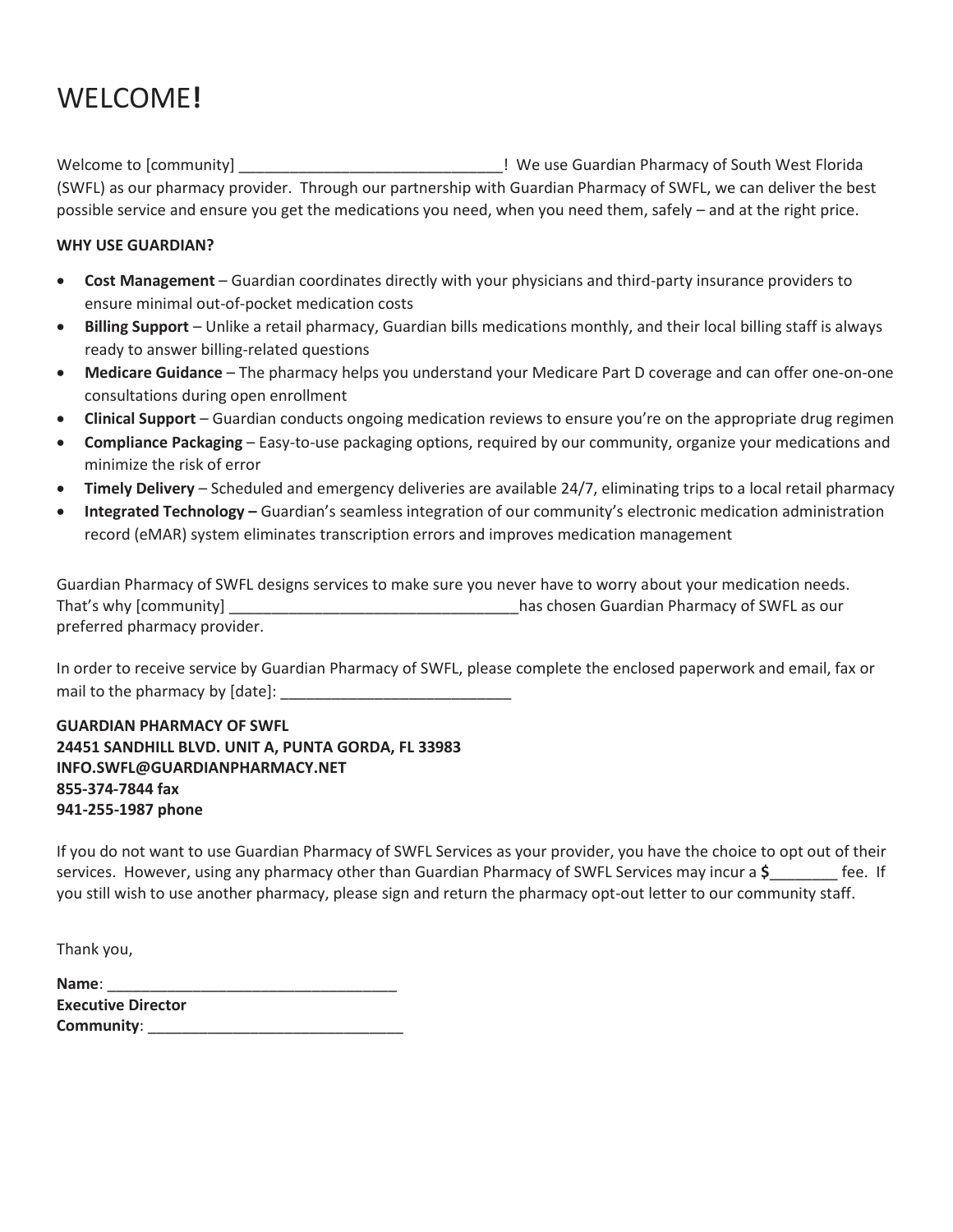## PHARMACY SERVICES AGREEMENT

GUARDIAN PHARMACY OF SWFL 24451 SANDHILL BLVD. UNIT A, PUNTA GORDA, FL 33983 941-255-1987 phone | 855-374-7844 fax

This is an agreement for pharmacy services with GUARDIAN PHARMACY OF SWFL and

[RESIDENT] [RESPONSIBLE PARTY]

In exchange for GUARDIAN PHARMACY SWFL's agreement to provide me with medications, I agree to the following terms and conditions:

and

- 1. **AUTHORIZATION FOR MEDICAL TREATMENT**. I authorize GUARDIAN PHARMACY OF SWFL, at the direction of my physician, to provide medications to me. I certify that no guarantee or promise, express or implied, has been made to me in conjunction with the medications that have been prescribed for me.
- 2. **MEDICAL RESPONSIBILITY**. I understand that I am under the supervision and control of my attending physician and that my physician has prescribed the medication therapy that is being supplied by GUARDIAN PHARMACY OF SWFL. GUARDIAN PHARMACY OF SWFL does not provide diagnostics, prescriptions, products, or other functions unless otherwise authorized in writing by a physician. Accordingly, I understand that it is solely the responsibility of my physician to advise me on prescription medications and therapies, including why they are part of my treatment and how they may impact my condition.
- 3. **FACILITY INVOLVEMENT**. I understand and agree that in order to provide me with the best treatment possible, GUARDIAN PHARMACY OF SWFL may share health information related to my medical condition, treatment, medication regimen, etc. with my long-term care facility or any of my treating physician. In recognition of this need, I authorize GUARDIAN PHARMACY OF SWFL to share any necessary patient health information related to me with my facility or physician. I also authorize facility personnel to purchase medications, or other health care products that I may need, on my behalf.
- 4. **FINANCIAL RESPONSIBILITY**. In consideration of GUARDIAN PHARMACY OF SWFL supplying me with physician-requested products or services, I agree and accept responsibility for the payment of all sums that may become due for medications provided to me by GUARDIAN PHARMACY OF SWFL. If, for any reason, GUARDIAN PHARMACY OF SWFL does not receive payment from my insurer or a third-party payor that is obligated to pay for my medications, I do hereby agree to pay GUARDIAN PHARMACY OF SWFL directly for the unpaid balance within thirty (30) days of each monthly statement date. A credit card may be required to secure your account.
- 5 . **PAYMENT OF BENEFITS.** I authorize GUARDIAN PHARMACY OF SWFL to submit a claim(s) to my insurance carrier or a third-party payor that is obligated to pay for all covered prescriptions or durable medical equipment. I further direct my insurance carrier or third-party payor to issue any payments directly to GUARDIAN PHARMACY OF SWFL.
- 6. **ASSIGNMENT OF BENEFITS.** I authorize GUARDIAN PHARMACY OF SWFL to request and collect on my behalf all public and private benefits due for the products and services supplied by GUARDIAN PHARMACY OF SWFL. In the event any payments are made directly to me, I agree to promptly endorse and forward such payment to GUARDIAN PHARMACY OF SWFL.
- 7. **UNPAID INVOICES.** GUARDIAN PHARMACY OF SWFL encourages residents to keep their accounts in good standing. However, if my account becomes past due, I agree that any amounts outstanding for more than thirty (30) calendar days shall bear interest from the due date of such invoice, at the lesser of one and a half percent (1.5%) per month or the maximum rate permitted by applicable law. I further agree to pay all costs or expenses incurred by GUARDIAN PHARMACY OF SWFL related to collection efforts, including reasonable attorneys' fees and court costs.
- 8. **WITHHOLD SERVICES.** GUARDIAN PHARMACY OF SWFL reserves the right to discontinue services to my account if I have not paid the account in full within 60 days. Payments that remain delinquent may be turned over to collections.
- 9. **RELEASE OF INFORMATION.** I authorize any insurer or third-party payor who provides me with coverage to disclose to GUARDIAN PHARMACY OF SWFL any information regarding such coverage, including but not limited to the scope and extent of coverage available, as well as information related to any payments made on my behalf for services rendered by [PHARMACY NAME]. I also authorize all medical personnel to disclose information to GUARDIAN PHARMACY OF SWFL relating to my medical history as it related to pharmacy services or therapy.
- 10. **HIPAA AUTHORIZATION.** I give permission to GUARDIAN PHARMACY OF SWFL to use or disclose certain aspects of my health information to: the individual listed as my personal representative, my long-term care facility, federal and state health agencies, insurance companies, third-party data aggregators, pharmacy benefit managers, and other health-related agencies.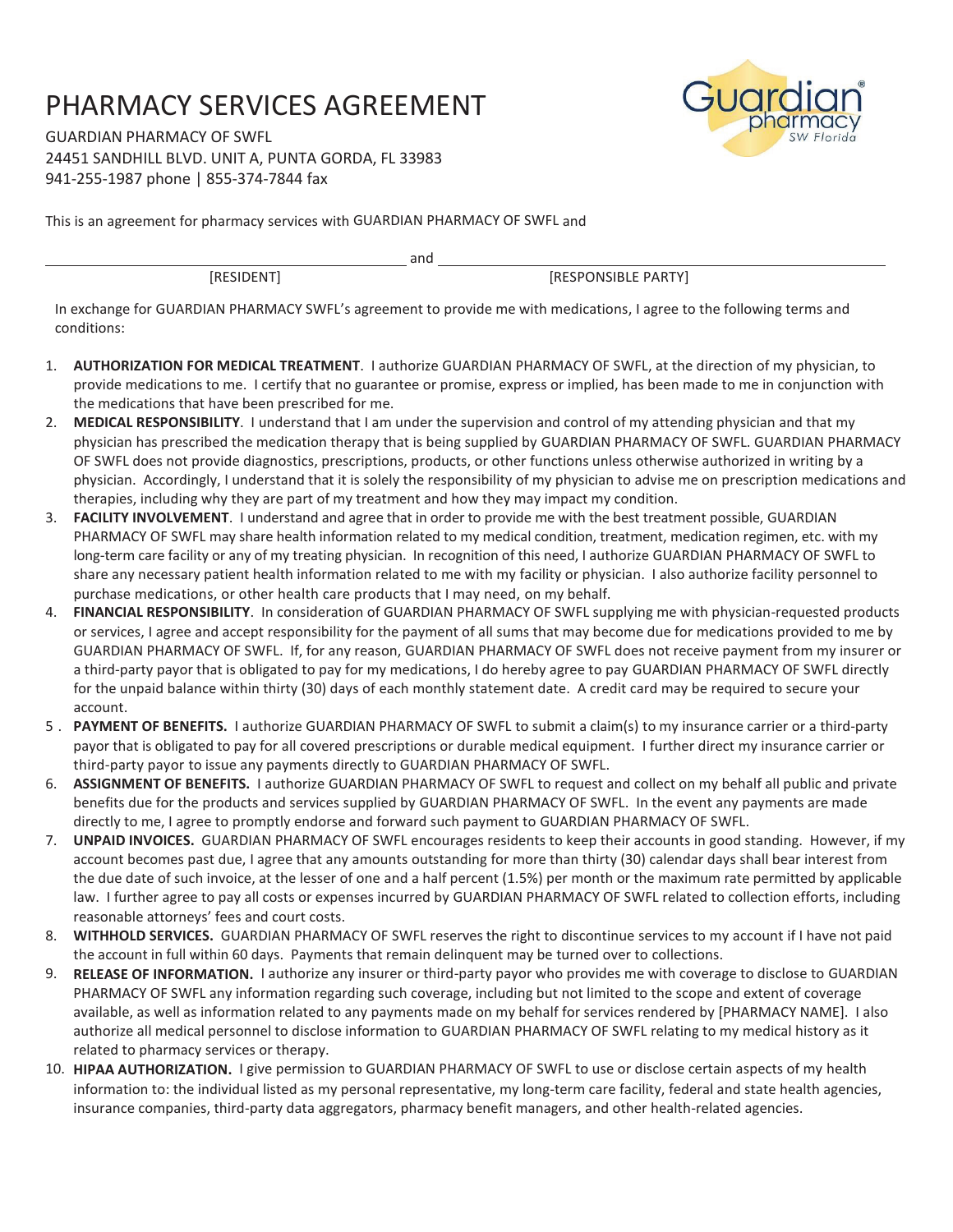## **NOTICE OF PRIVACY PRACTICES [**http://guardianpharmacy.net/hipaa-privacy-policy/**]**

I certify that I have received a copy of GUARDIAN PHARMACY OF SWFL's privacy practices and have been given an opportunity to review the document and ask questions to assist my understanding of resident's rights relative to the protection of resident's health information. I know that I can access the Notice of Privacy Practices on the Guardian Pharmacy website at [http://guardianpharmacy.net/hipaa-privacy-policy/]. I further acknowledge that I am satisfied with the explanations provided to me and am confident that GUARDIAN PHARMACY OF SWFL is committed to protecting my health information. I certify that I have read and understand this agreement:

## **NOTICE OF NON-DISCRIMINATION AND COMPLAINT PROCEDURES**

I certify that I have received a copy of GUARDIAN PHARMACY OF SWFL's Notice of Non-Discrimination and Complaint Procedures and have been given an opportunity to and did review the document including the free disabilities aids and language services available and was given an opportunity to ask questions to assist my understanding of it. I am confident I understand my rights and my options if I believe I have been discriminated against or guardian has failed to provide certain services.

## **MEDICARE CAPPED RENTAL & INEXPENSIVE OR ROUTINELY PURCHASED ITEMS**

I received instructions and understand that Medicare defines the that I received as being either a capped rental or an inexpensive or routinely purchased item. I have been given the opportunity to and did examine the Medicare Capped rental and inexpensive or routinely purchased items notification and was given an opportunity to ask questions to assist my understanding of it.

### **INJURY, INFECTION AND EMERGENCY PREPAREDNESS**

I certify that I have received a copy of GUARDIAN PHARMACY OF SWFL's Injury, infection, and emergency preparedness protocol and have been given an opportunity to and did review the document and was given an opportunity to ask questions to assist my understanding of it.

### **PAYMENT INFORMATION**

I certify that I have received a copy of GUARDIAN PHARMACY OF SWFL's payment information and understand the available ways to pay my bills and have been given an opportunity to and did review the document and was given an opportunity to ask questions to assist my understanding of it.

**I UNDERSTAND AND HAVE REVIEWED THE NOTICE OF PRIVACY PRACTICES, THE NOTICE OF NON-DISCRIMINATION AND COMPLAINT PROCEDURES, THE MEDICARE CAPPED RENTAL & INEXPENSIVE OR ROUTINELY PURCHASED ITEMS, INJURY, INFECTION AND EMERGENCY PREPAREDNESS, AND THE PAYMENT INFORMATION DOCUMENTS AND AGREE TO BE BOUND BY THEM.** 

|  |  | Signature [Resident or Responsible Party]: |  |
|--|--|--------------------------------------------|--|
|--|--|--------------------------------------------|--|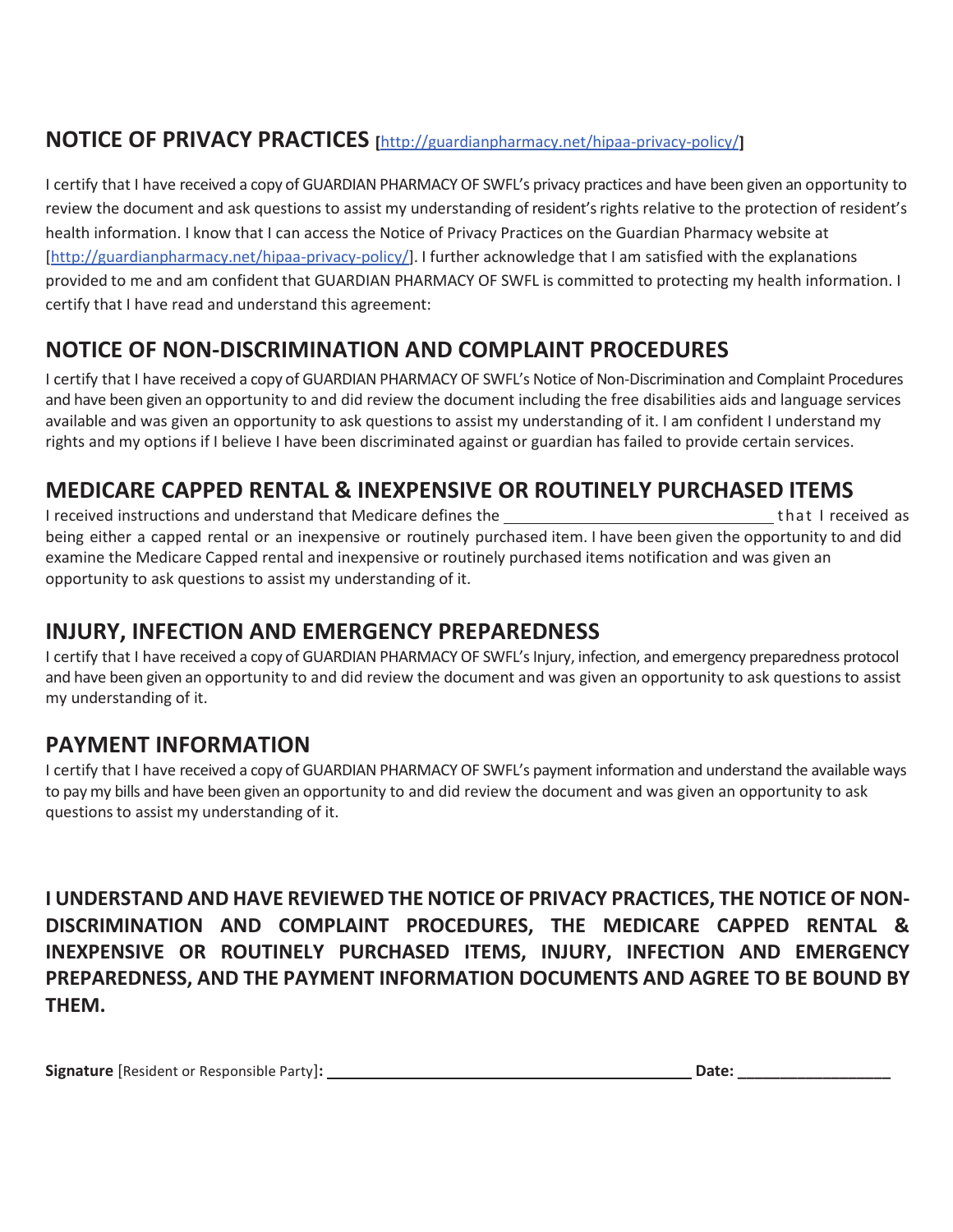## RESIDENT ENROLLMENT FORM



### **RESIDENT INFORMATION**

| RESIDENT NAME                                                                                                                                                                            | [FIRST] [MIDDLE INITIAL] [LAST] |  |                |            |  |
|------------------------------------------------------------------------------------------------------------------------------------------------------------------------------------------|---------------------------------|--|----------------|------------|--|
|                                                                                                                                                                                          |                                 |  |                |            |  |
| <b>COMMUNITY NAME</b>                                                                                                                                                                    |                                 |  |                |            |  |
|                                                                                                                                                                                          |                                 |  |                |            |  |
|                                                                                                                                                                                          |                                 |  |                |            |  |
| <b>PRESCRIPTION DRUG INSURANCE</b>                                                                                                                                                       |                                 |  |                |            |  |
|                                                                                                                                                                                          |                                 |  |                |            |  |
|                                                                                                                                                                                          |                                 |  |                |            |  |
|                                                                                                                                                                                          |                                 |  |                |            |  |
|                                                                                                                                                                                          |                                 |  |                |            |  |
| RELATIONSHIP TO CARDHOLDER: $\Box$ SELF $\Box$ SPOUSE $\Box$ OTHER $\Box$<br>*A PHOTO COPY OF THE INSURANCE CARD [FRONT AND BACK] MUST BE INCLUDED FOR THE PHARMACY TO PROCESS INSURANCE |                                 |  |                |            |  |
|                                                                                                                                                                                          |                                 |  |                |            |  |
|                                                                                                                                                                                          |                                 |  |                |            |  |
| <b>RESPONSIBLE PARTY INFORMATION</b><br>[FIRST]                                                                                                                                          | [LAST]                          |  |                |            |  |
|                                                                                                                                                                                          |                                 |  |                |            |  |
|                                                                                                                                                                                          |                                 |  |                |            |  |
| *MONTHI Y STATEMENTS WILL BE MAILED TO THIS ADDRESS                                                                                                                                      | [STREET]                        |  | [CITY] [STATE] | [ZIP CODE] |  |
|                                                                                                                                                                                          |                                 |  |                |            |  |
|                                                                                                                                                                                          |                                 |  |                |            |  |
| [FIRST]                                                                                                                                                                                  | [LAST]                          |  |                |            |  |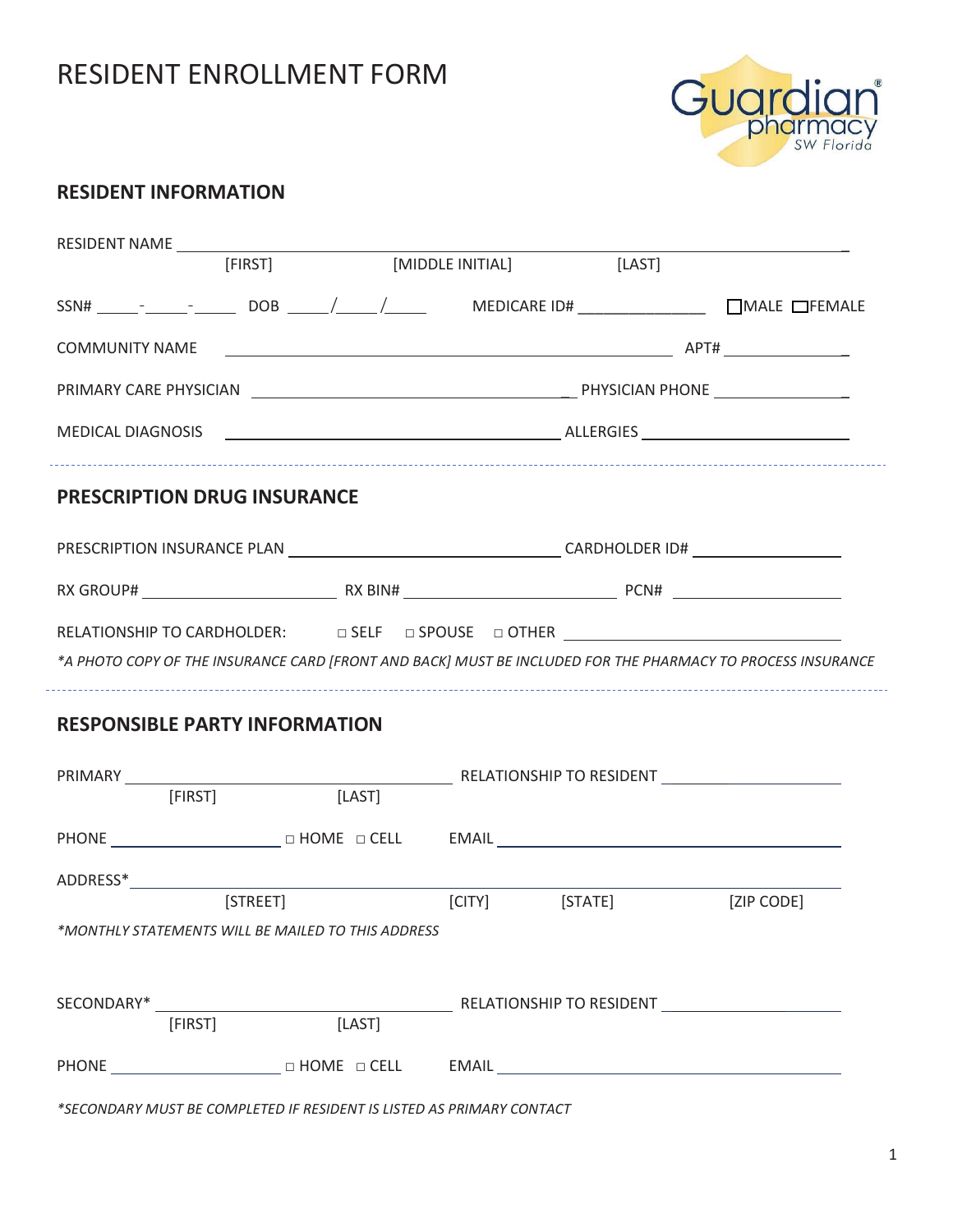## RESIDENT ENROLLMENT FORM



#### **PAYMENT INFORMATION**

*A valid credit card or ACH payment method is required to be kept on file to secure this account. Please fill out one of the boxes below based on your preferred payment method.* 

| <b>ACH / Checking Account</b><br>-------------------------------<br>______________________________ |                                                                                 |  |  |  |  |  |
|----------------------------------------------------------------------------------------------------|---------------------------------------------------------------------------------|--|--|--|--|--|
|                                                                                                    |                                                                                 |  |  |  |  |  |
|                                                                                                    |                                                                                 |  |  |  |  |  |
|                                                                                                    | <b>Credit Card</b>                                                              |  |  |  |  |  |
| TYPE OF CARD:                                                                                      | (D)VISA (D) MASTERCARD (D) AMERICAN EXPRESS (D) DISCOVER                        |  |  |  |  |  |
|                                                                                                    |                                                                                 |  |  |  |  |  |
|                                                                                                    |                                                                                 |  |  |  |  |  |
|                                                                                                    | SECURITY CODE AND THE SECURITY CODE                                             |  |  |  |  |  |
|                                                                                                    | *VISA/MC/DISCOVER: 3 digits on back of card<br>*AMEX: 4 digits on front of card |  |  |  |  |  |

#### **Please select an option below and sign.**

⎕ *I wish to pay automatically by credit card each month – please enroll me in auto-pay.* 

⎕ *I wish to pay automatically by electronic check each month – please enroll me in auto-pay.* 

⎕ *I will mail in payment by check each month, pay monthly via online credit card portal, or call to pay by phone each month, promptly after receipt of Guardian's statement. \** 

\*If payment is not received from resident within 60 days, Guardian will attempt to contact the responsible party. After which, if payment still has not been received, payment will be drafted from card on file. Credit card will only be used after Guardian notifies responsible party of non-payment of an outstanding balance. Guardian reserves the right to withhold services if payment is 90 days or more past due and no good faith effort has been made to bring the balance current. Payments that remain delinquent may be turned over to collections and reported to credit reporting agencies.

#### RESIDENT OR RESPONSIBLE PARTY SIGNATURE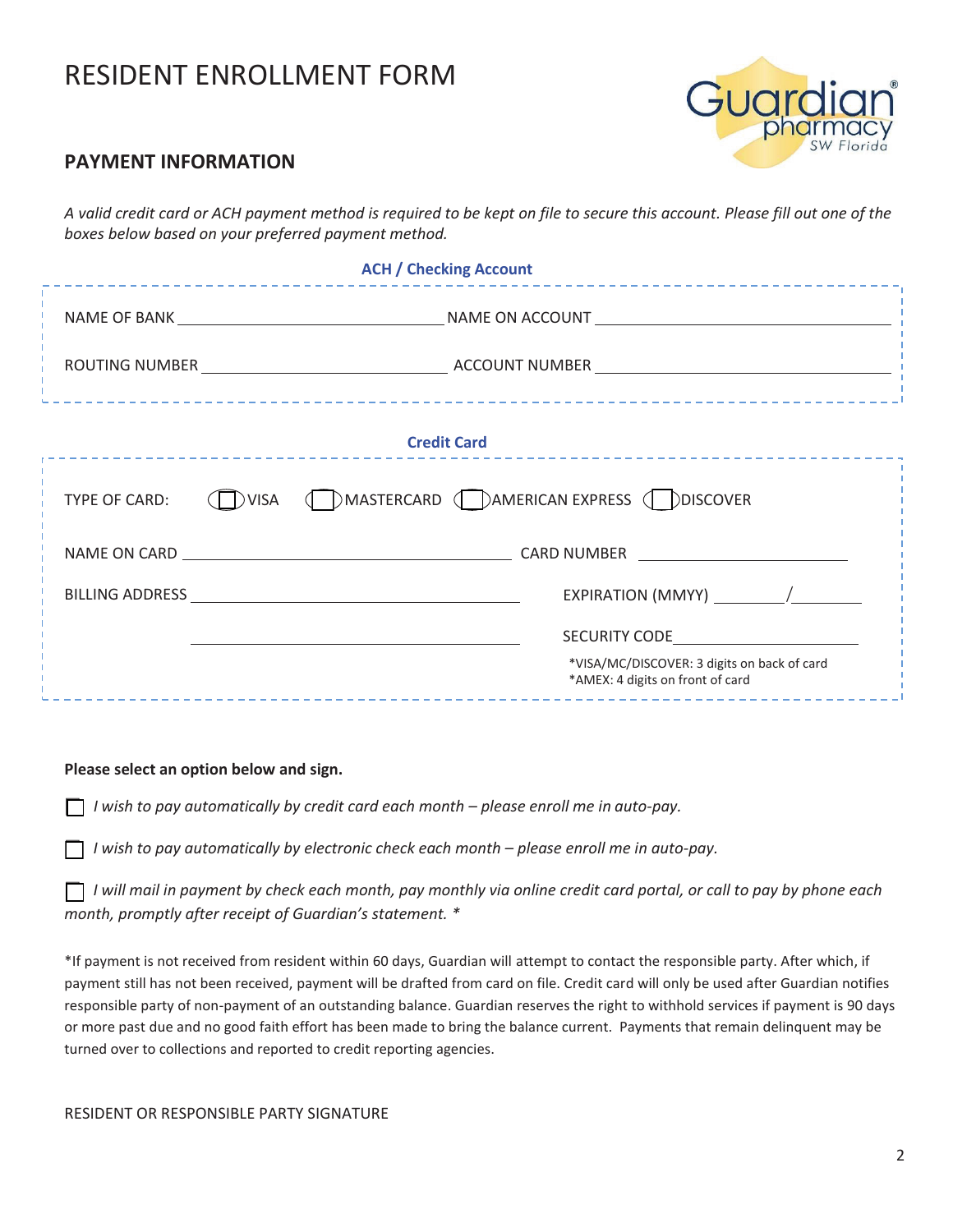

#### PHARMACY OPT-OUT

Your community has chosen GUARDIAN PHARMACY OF SWFL as its preferred pharmacy because of the outstanding service we provide to our residents. However, the Centers for Medicare and Medicaid Services (CMS) guarantees a beneficiary his or her right to a choice of pharmacy providers. We sincerely hope you choose GUARDIAN PHARMACY OF SWFL as your provider, but we will honor your choice if you prefer another provider.

This form is only for those who do NOT wish to receive their medications from GUARDIAN PHARMACY OF SWFL and would like to "opt-out" or decline the services provided by GUARDIAN PHARMACY OF SWFL.

By signing this form, you are acknowledging the following:

- You are choosing to use a pharmacy provider that is not GUARDIAN PHARMACY OF SWFL.
- You agree to assume the responsibility of tracking, ordering, and having prescription medications delivered to your community.
- You agree to incur the fee charged by your community each month for utilizing a non-preferred pharmacy.
- If a prescribed medication is not available for administration, I consent [COMMUNITY]

to order a 7-day supply from GUARDIAN PHARMACY OF SWFL at my cost while I arrange to have another provider deliver a full supply of the medication. [COMMUNITY] is obligated by the State of FLORIDA to administer medications as they are ordered and an excuse of "not available" is not permissible.

If you would like to use your community's preferred provider, GUARDIAN PHARMACY OF SWFL please disregard the signature block below. Sign below ONLY if you wish to use a pharmacy other than GUARDIAN PHARMACY OF SWFL

Resident/Responsible Party **Date of American Control** Control of American Control Control Control Control Control Control Control Control Control Control Control Control Control Control Control Control Control Control Cont

Community Representative Date Date of Community Representative Date Date Date Date